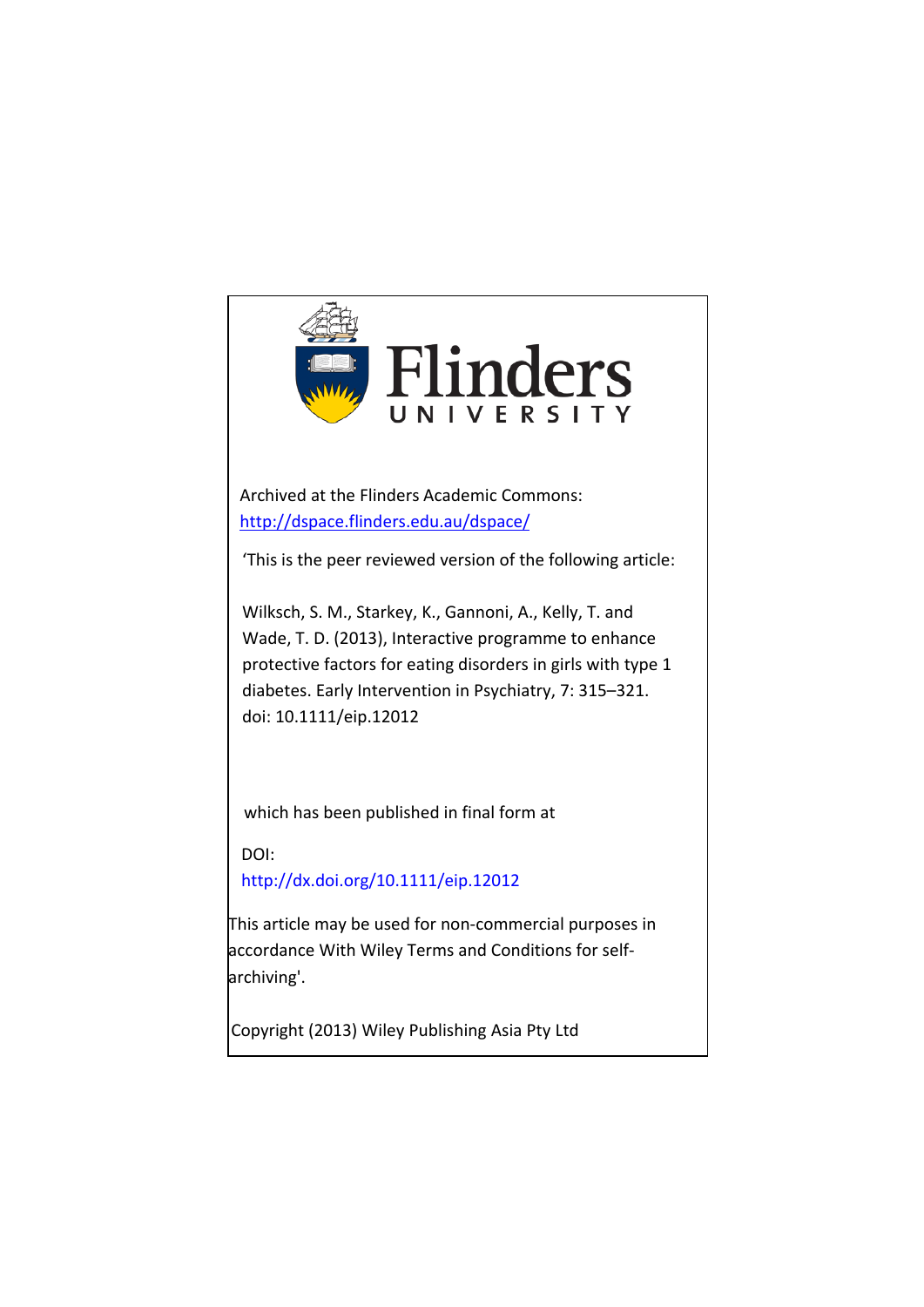Revision: 29th October 2012

An interactive program to enhance protective factors for eating disorders in girls with Type 1 diabetes

Simon M. Wilksch,  $PhD<sup>1</sup>$ Karina Starkey, MClinPsych<sup>1</sup> Anne Gannoni, PhD<sup>2</sup> Tania Kelly, RN-CDE<sup>2</sup> Tracey D. Wade, PhD<sup>1</sup> <sup>1</sup> School of Psychology, Flinders University, South Australia, Australia <sup>2</sup> Women's and Children's Hospital, South Australia

*For Submission to*: Early Intervention in Psychiatry

*Corresponding Author*: Dr Simon Wilksch, School of Psychology, Flinders University, GPO Box 2100, Adelaide, 5001, South Australia, Australia. Phone: +61 8 8201 7996; Fax: +61 8 8201 3877; E-mail: simon.wilksch@flinders.edu.au

The authors declare that there are no conflicts of interests.

*Acknowledgements*: Dr Wilksch holds a research fellowship funded by the South Australian Centre for Intergenerational Health. The authors thank the participants and their families for their participation in this research. This study was presented at the 31<sup>st</sup> National Conference of the Australian Association for Cognitive and Behaviour Therapy, Adelaide, Australia.

*Running Head:* Interactive program to enhance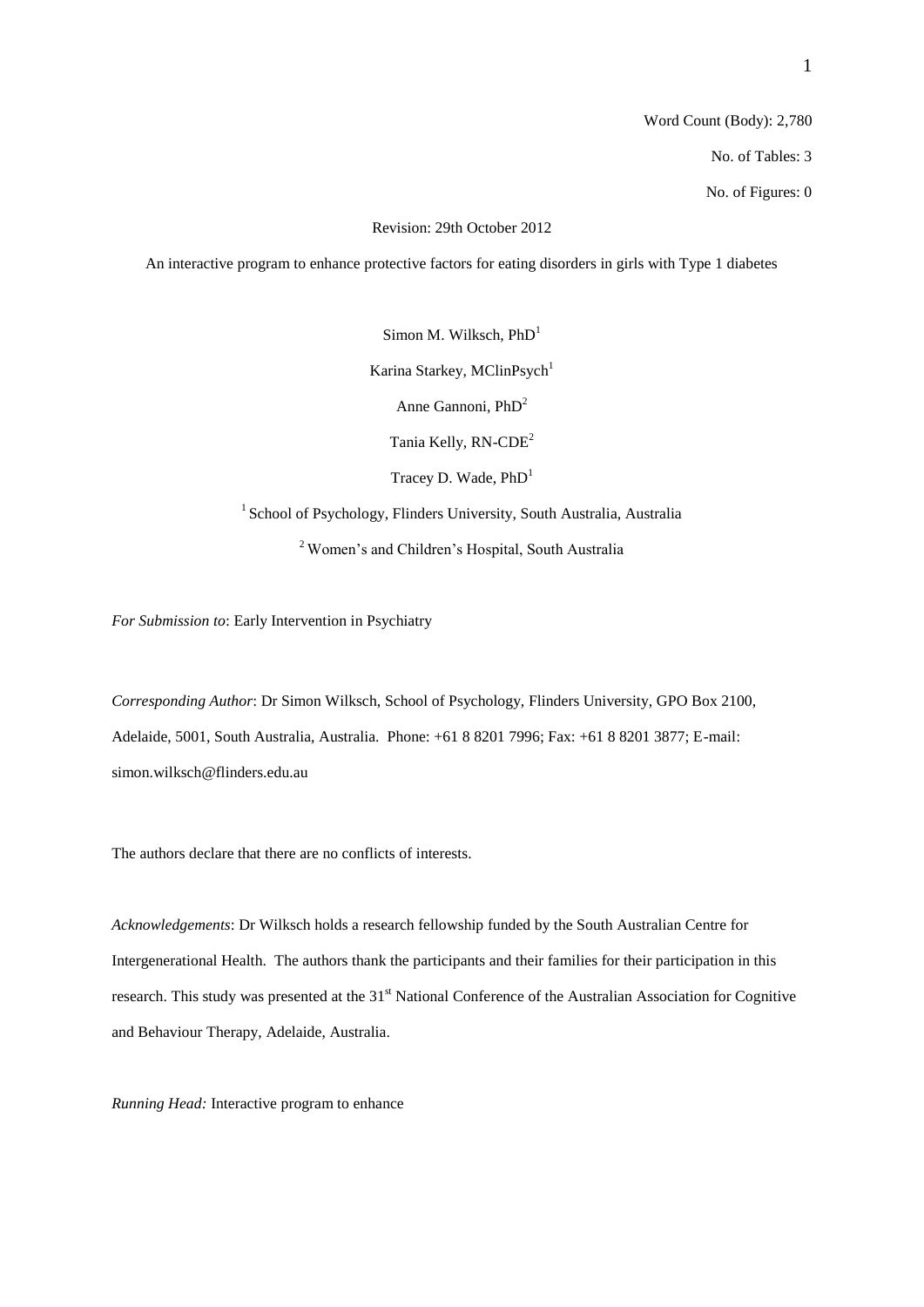#### **Abstract**

*Aims:* This study evaluated the effectiveness of a pilot program in enhancing protective factors for eating disorders in young girls with Type 1 diabetes (T1D). *Methods:* Twenty girls with T1D (*M* age= 11.06 years), attended two X four-hour group sessions. A 4-week baseline control period was compared against changes at post-program and at 1-month follow-up on measures of eating disorder risk factors and indicators of glycaemic control. *Results:* At post-intervention, significant improvements were found for self-efficacy related to diabetes management, self-esteem, body-esteem, thin-ideal internalisation and perfectionism. These gains were maintained at 1-month follow-up. Participants were also rated by their parents as assuming more responsibility for specific diabetes-related tasks at follow-up. *Conclusions:* A brief interactive program can favourably impact protective factors for disordered eating. The development of effective disordered eating prevention strategies for girls with T1D is an urgent priority and the current study is a first step in this direction.

*Keywords:* eating disorders; prevention; Diabetes Mellitus, Type 1; risk factors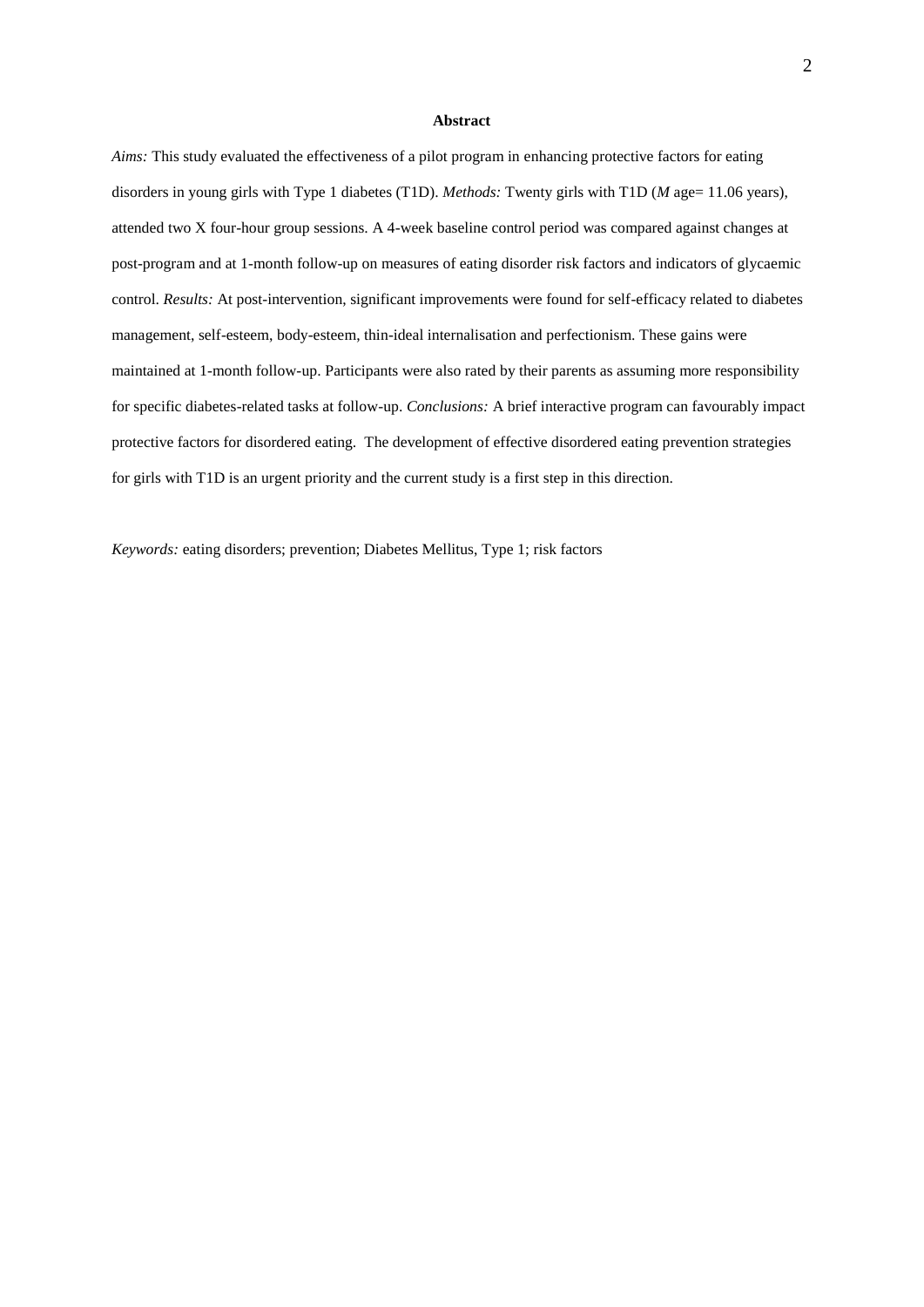Young females with Type 1 diabetes (T1D) are more susceptible to developing clinical and subthreshold eating disorders than their peers without  $T1D<sup>-1</sup>$ . A variety of reasons explains this phenomenon including: a required adherence to a strict, externally prescribed diet; the need for vigilance with regard to food and exercise; rapid weight gain upon commencement of insulin therapy; and, a higher stable body mass index (BMI) than non-diabetic peers. Insulin omission is employed by approximately 34% of older adolescents and young adults with T1D in an attempt to attenuate the impact on body weight  $2$ , as this behaviour forces excess calories to be rapidly purged from the bloodstream. The co-occurrence of T1D and disturbed eating behaviours (including insulin manipulation) has been shown to impair glycaemic control, advance the onset of health complications, and is associated with a threefold increase in the risk of mortality  $2,3$ .

The development of effective prevention strategies for disordered eating is therefore an important priority in this population, with the need to show improvements in both glycaemic control and disordered eating, or risk for disordered eating. Only two published studies have investigated the effects of programs aimed at reducing eating disorder risk and both included female participants with T1D who *already* displayed disturbed eating attitudes and behaviours. Although one of these targeting young females (aged 12 to 20 years) demonstrated reductions in eating disturbance, it had no influence on glycaemic control<sup>4</sup>. The other program targeting adult women ( $M$  age = 32.5 years) was no more effective in reducing disordered eating than a wait-list control group<sup>5</sup>.

To the best of our knowledge, there are no published investigations of a program with a T1D population that is *unlikely* to yet be displaying disordered eating symptoms <sup>6</sup>. Targeting preadolescents who are either not yet likely to be engaging in eating pathology or who are displaying early subclinical indicators of disordered eating is strongly encouraged, as clinical eating disorder symptoms that co-occur with T1D are extremely difficult to treat. Thus the purpose of the current study was to address this gap, by piloting a program developed specifically for an early-adolescent demographic (i.e., 10-12 year-old females with T1D).

We were particularly interested to assess if it was possible to simultaneously improve both glycaemic control and eating disorder risk factors. Apart from glycosylated haemoglobin  $A_{1c}$  (Hb $A_{1c}$ ) levels, glycaemic control can be indicated by improvements of self-efficacy or confidence with managing diabetes. While  $HbA_{1c}$ levels were measured, the pilot nature of the current study meant the follow-up time frame (1-month) was not sufficient for assessing meaningful change in these levels. Therefore our primary outcome variable was selfefficacy with respect to diabetes management (Self-Efficacy for Diabetes scale)<sup>7</sup>. This measure has been found to be predictive of glycaemic control  $^{7, 8}$ , which is decreased by insulin omission, a frequently employed form of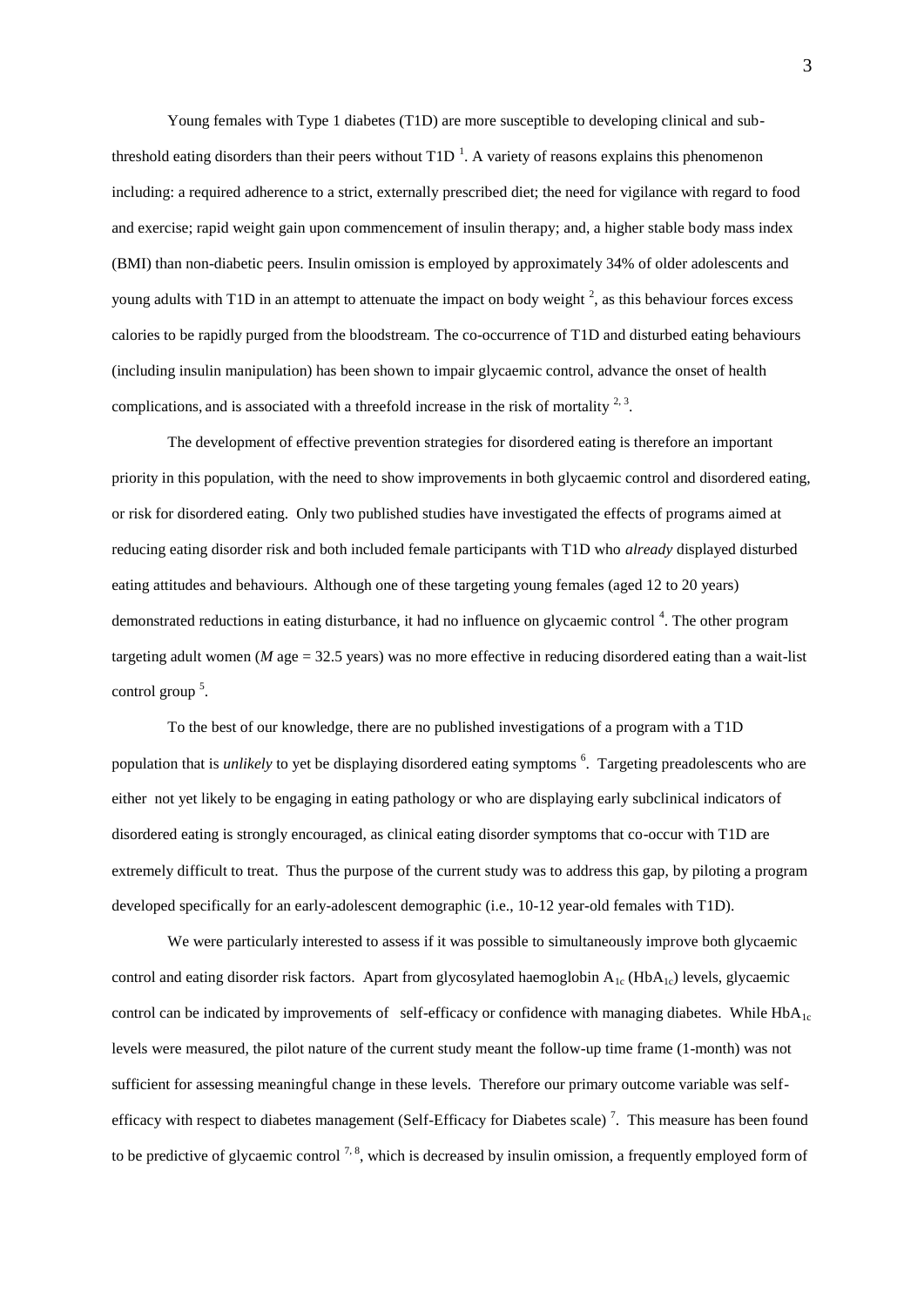disordered eating by young adolescent females<sup>2</sup>. Thus self-efficacy represents a proxy variable for disordered eating relating to insulin manipulation, while also being an indicator of T1D management. Disordered eating (e.g., binge eating, purging etc) was not explicitly measured. Our secondary outcome variables included a range of empirically identified eating disorder risk factors (e.g., self-esteem, thin-ideal internalization, perfectionism).

The program was developed for this study and was informed by the principles of efficacious eating disorder prevention <sup>9</sup> such as ensuring the program was: interactive rather than didactic; without psychoeducational content on eating disorders; evaluated with validated outcome measures; multiple-session; and delivered by professionals trained in prevention delivery. Of key importance was ensuring program content targeted developmentally-relevant risk factors and this was largely informed by previous program content that delivered significant benefits in participants of a similar age to those in the current study by targeting media literacy  $^{10}$ , perfectionism  $^{11}$  and self-esteem  $^{12}$ . Such content has significantly improved a range of eating disorder risk factors including self-esteem, perfectionism and depression and is consistent with recent suggestions for potentially valuable prevention program targets in young adolescent females with T1D<sup>6</sup>.

This case series study conforms to the recommendations of the Medical Research Council (MRC) framework <sup>13</sup> in that it provides an exploratory trial (Phase II) to develop a protocol for an effective disordered eating prevention program for young females with T1D which can ultimately be compared to an appropriate alternative. An additional novel component of this study was to assess parents' perception of their child's diabetes management at study beginning and endpoint, and the inclusion of parent information sessions designed to augment their daughter's benefit from the prevention program.

#### **Method**

#### **Participants**

Participants were 20 girls aged between  $10 - 12$  years ( $M = 11.06$ ,  $SD = .64$ ), with a diagnosis of T1D for at least one year, recruited via the diabetes outpatient clinic of the Women's and Children's Hospital in Adelaide, South Australia. Patients and their parents were informed of the study during their usual outpatient appointments and self-selected to participate. Approval for the study was received from the Flinders University Social and Behavioural Research Ethics Committee and the Children, Youth and Women's Health Service Human Research Ethics Committee. Parental consent and participant assent for completion of questionnaires was obtained.

## **Intervention**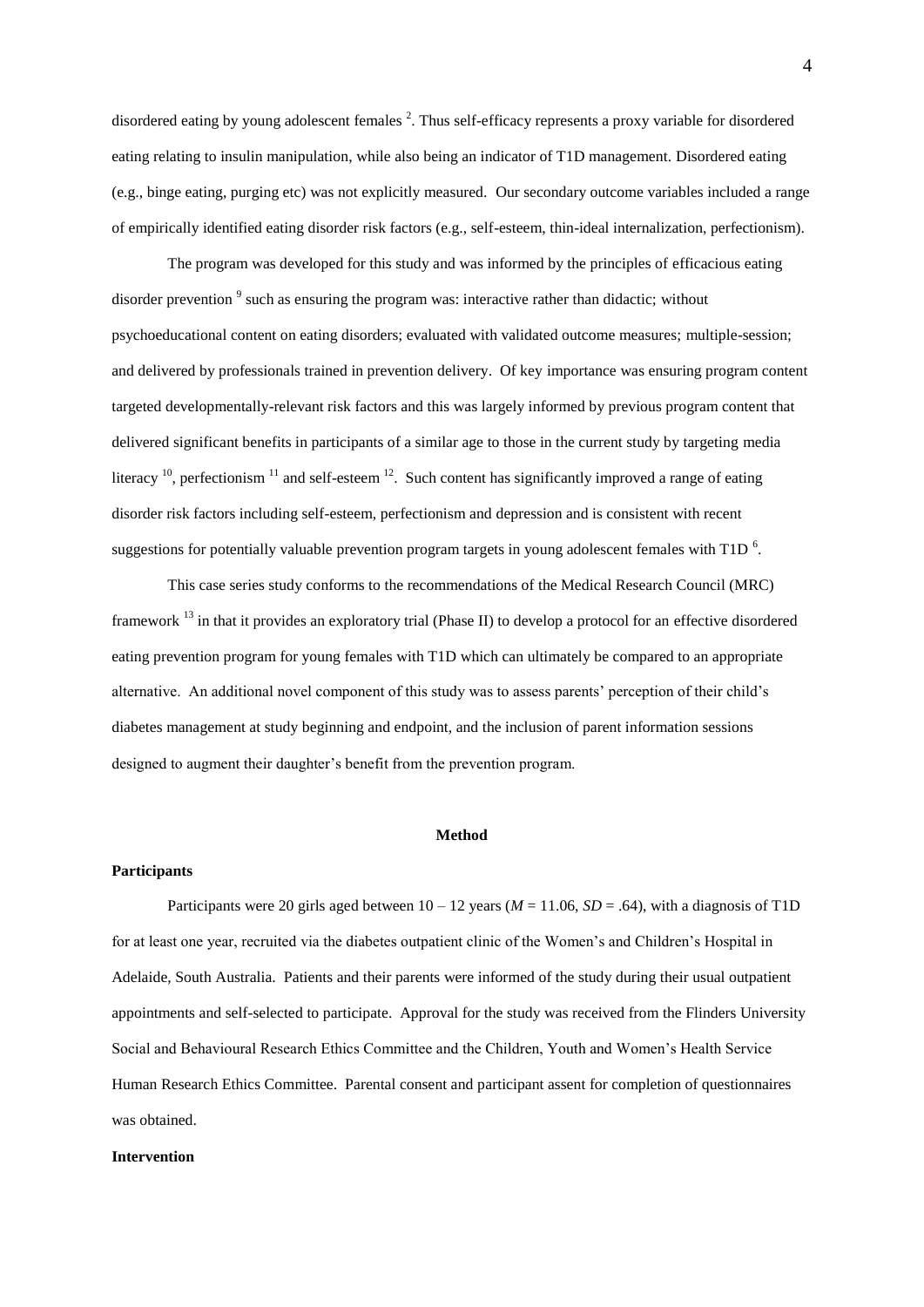Participants attended two group sessions each of 4-hours duration, held in two consecutive weeks of the school break. The program was conducted on two occasions (January 2008 and April 2008) and was administered by a female clinical psychology postgraduate student (KS) and a Diabetes Nurse Educator (TK) employed by the hospital to groups consisting of 10 girls. The program included features of previously efficacious eating disorder risk factor reduction programs with young-adolescents targeting: perfectionism  $11$ , media literacy  $^{10}$ , and self-esteem  $^{12}$ . While evidence-based prevention programs do exist for older (e.g., youngadult), high-risk females <sup>14</sup>, the content was deemed not well suited to the much demographic included in the current study. The content of the sessions is further described in **Table 1**. During the program, participants' parents were invited to attend two interactive information sessions delivered by the hospital's Chief Child Psychologist that focused on the same risk factors being targeted in their daughters program (i.e., perfectionism, media literacy, self-esteem). This was designed to augment the content of their daughter's learning to maximize program potency. The sessions for both parents and their daughters were fully attended with no absentees.

### **{Put Table 1 About Here}**

## **Procedure**

Participants completed eating disorder risk factor and T1D management measures on 4 occasions: baseline (T1); pre-treatment (T2); post-treatment (T3) and; 1-month follow-up (T4), while their parents completed measures at T1 and T4. All participants (i.e., children and parents) completed measures at each time point (i.e., there was no attrition). T1 measures were mailed out to all participants 5 weeks before the start of the group, with completed questionnaires being returned within 1 week. Prior to commencing session 1, participants completed T2 measures (i.e., 4 weeks after T1). This period (T1-T2) served as a no intervention control period for comparison with later assessments. Post-treatment (T3) measures were completed by participants at the conclusion of session 2, while T4 measures were mailed to participants 1-month later.

# **Measures**

Self-report measures completed by the children are described in **Table 2** with all showing satisfactory levels of internal reliability. Measured outcome variables were selected based on their relevance to program content (media literacy, perfectionism and self-esteem). Media literacy variables included thin-ideal internalization, depression and body esteem (body dissatisfaction), which have been longitudinally implicated<sup>15,</sup>  $16$  in the development of disordered eating in the dual pathway model of bulimic pathology<sup>17</sup>. Perfectionism has been implicated prospectively<sup>18</sup> and experimentally <sup>19</sup> in the development of disordered eating symptoms where two variables were assessed: personal standards (the extent to which an individual sets high standards for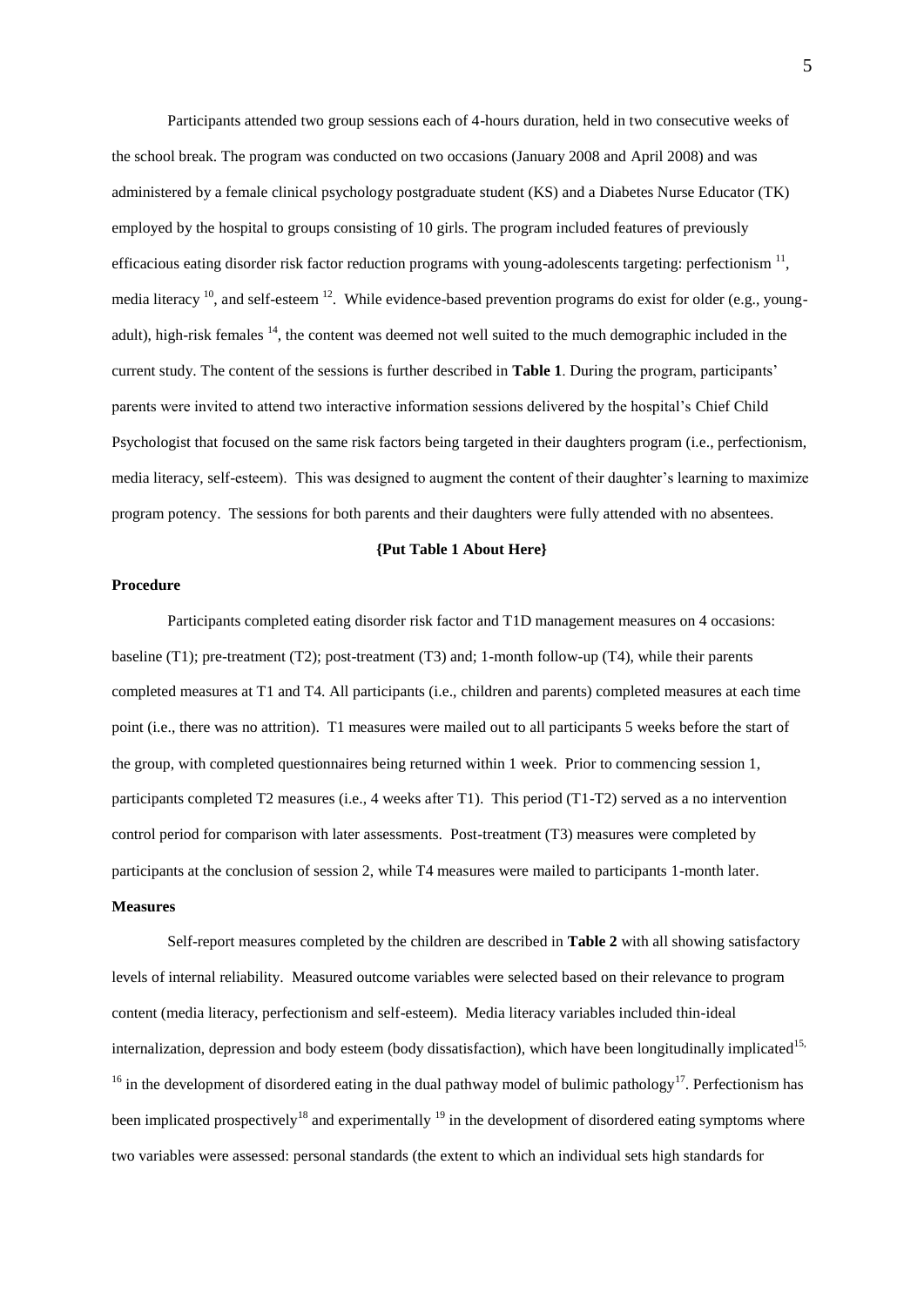themselves) has been associated with disturbed eating behaviour in an experimental manipulation<sup>20</sup>, while concern over mistakes (the extent to which an individual has excessive concern about making mistakes and their consequences for their self-worth and standing with others) has been uniquely associated with eating disorders compared to other psychiatric disorders  $^{21}$ . Low self-esteem in 11-12 year-old girls has been prospectively found to predict disordered eating by age 15-16 years  $^{22}$  and has been found to be predict disordered eating in older-adolescent samples <sup>23</sup>.

In addition, glycosylated haemoglobin  $A_{1c}$  (Hb $A_{1c}$ ) levels as analysed by high-performance liquid chromatography were used as an indicator of glycaemic control. This assesses mean glucose concentration for the 8-12 weeks preceding the test with higher values indicating poorer glycaemic control. The closest  $HbA_{1c}$ readings recorded prior to baseline (T1) and post follow-up (T4) were drawn from each child's medical record.

Parents of participants completed a brief questionnaire at T1 to gain information regarding age, height, weight, type of insulin regimen (e.g., number of injections prescribed or insulin pump therapy), and diagnosis dates, while two questionnaires regarding their child's T1D management were completed at T1 and T4 (see **Table 2**).

# **{Put Table 2 About Here}**

#### **Results**

## **Baseline Data**

Participants' age of T1D onset varied from 2.01 to 11.01 years ( $M = 6.85$ ,  $SD = 2.72$ ) and duration ranged from 1 to 10.01 years ( $M = 4.21$ ,  $SD = 2.87$ ). Mean BMI (based on parent report) was 20.41 ( $SD = 2.87$ ). 3.32), and 70% of participants administered their insulin via injections, versus 30% using an insulin pump as their primary method of treatment.

The McKnight investigators  $^{24}$  have proposed that coefficients  $> 0.6$  reflect adequate stability in variables across time. According to this criterion, the intraclass correlation coefficients confirmed stability across the control period (T1 to T2) for all dependent variables apart from depression ( $r = .57$ ,  $p = .004$ ), thus this variable was not included in further analyses.

### **Repeated Measures**

Program effectiveness was evaluated using linear mixed model analyses (Time: T1, T2, T3, T4), where alpha values of  $p < 0.05$  were considered to be statistically significant. Effect sizes for score differences during the no intervention control period (T1-T2) and pre-program to follow-up (T2-T4) were calculated using the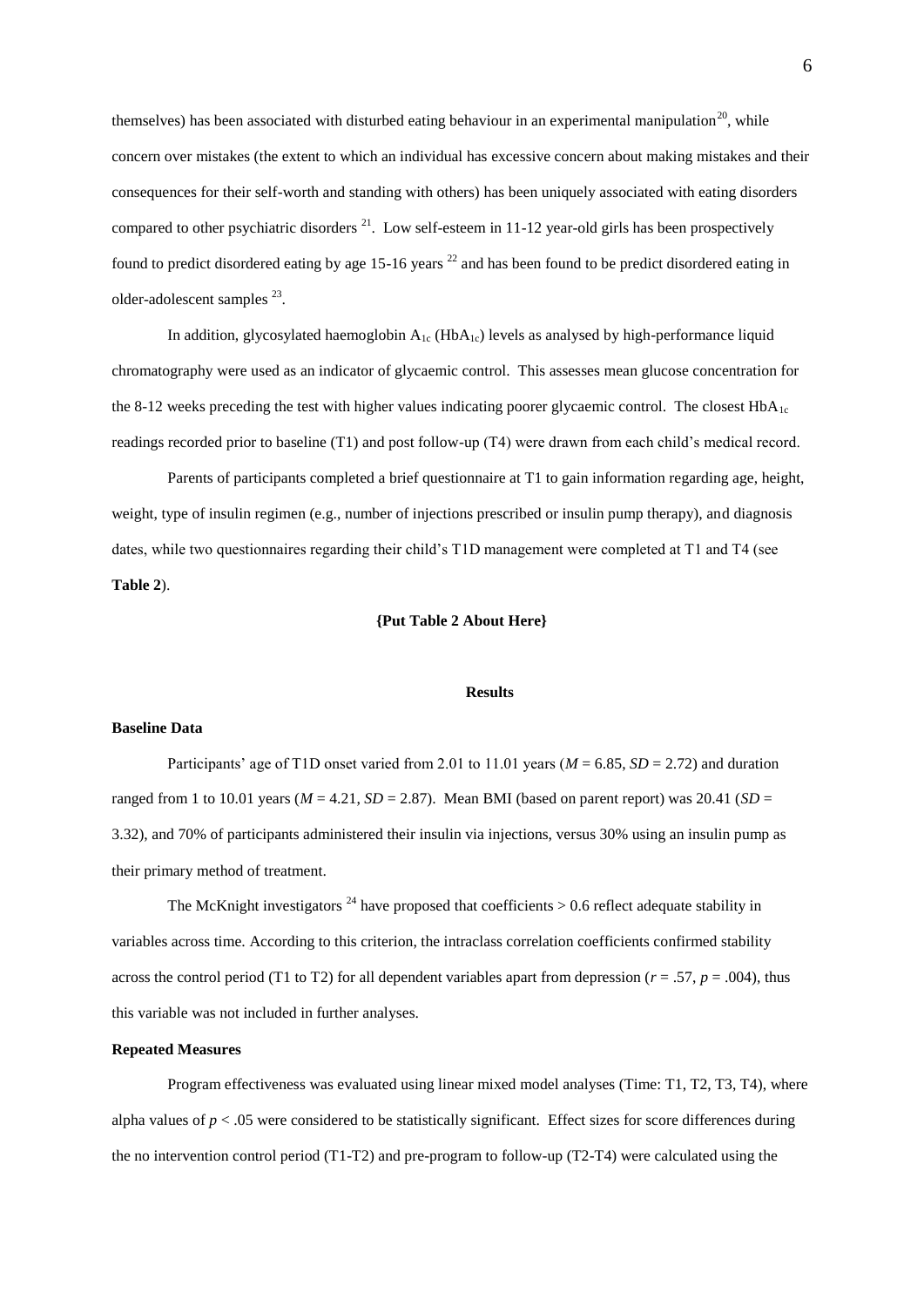formula  $M_{T2} - M_{T1}/SD_{T1}$ <sup>25</sup> where  $M_{T2}$  represents the mean score at the most proximal time point, while  $M_{T1}$ refers to the mean score at the earlier time point, with  $SD<sub>TI</sub>$  also being from that time point. This gave an indication of the magnitude of change during the no-intervention control period (T1-T2) and from pre-program to 1-month follow-up (T2-T4).

Results revealed significant main effects for time on each of the six children self-report variables in the desired directions, as summarized in **Table 3**. It can be seen that two variables (body esteem and concern over mistakes) improved significantly over the baseline period, indicating a possible impact of measurement. However, all measures continued to improve from T2 to T4, with effect sizes ranging from small to medium, the strongest of which was yielded by the self-efficacy and concern over mistakes variables. No significant differences in mean values existed between Times 3 and 4 for any dependent variable, indicating that gains were maintained at 1-month follow-up, but did not significantly improve over follow-up.

The effect sizes in Table 3 reveal greater change during the active intervention component (T2-T4) than the control period (T1-T2) for all variables, with this difference particularly strong for self-efficacy, selfesteem and body-esteem, while personal standards showed evidence of change during the control period.

### **{Put Table 3 About Here}**

#### **Secondary Analyses – Parent Program and Glycaemic Control**

Paired t-tests were conducted to assess the degree of change from baseline (T1) to 1-month follow-up (T4) in the parent measures and glycaemic control. Results revealed no significant change in parental diabetes self-efficacy  $[t(19) = -0.36, p = 0.72]$ , but moderate effects were detected with regard to responsibility of diabetes management  $\lceil t(19) = -2.57, p = .02$ ; ES = .50]. Specifically, diabetes responsibility scores increased from baseline ( $M = 1.80$ ,  $SD = 0.21$ ) to follow-up ( $M = 1.91$ ,  $SD = 0.21$ ), indicating that the participating children were assuming more responsibility for specific diabetes-related tasks at follow-up compared to baseline. No significant changes were yielded in glycaemic control from baseline ( $M = 8.38$ ,  $SD = 0.88$ ) to follow-up ( $M =$ 8.49,  $SD = 0.92$ ), as reflected by HbA1<sub>c</sub> levels  $[t(19) = -0.78, p = .445]$ .

#### **Qualitative Feedback**

Students were asked to complete a feedback sheet commenting how valuable and enjoyable they perceived the program to be. The media literacy content was most frequently described as the participants' favourite content in the program. Statements about learning from the program included "like yourself the way you are" and "being able to tell other people how I feel." Other positive themes that emerged included making new friends and connecting with other girls with T1D.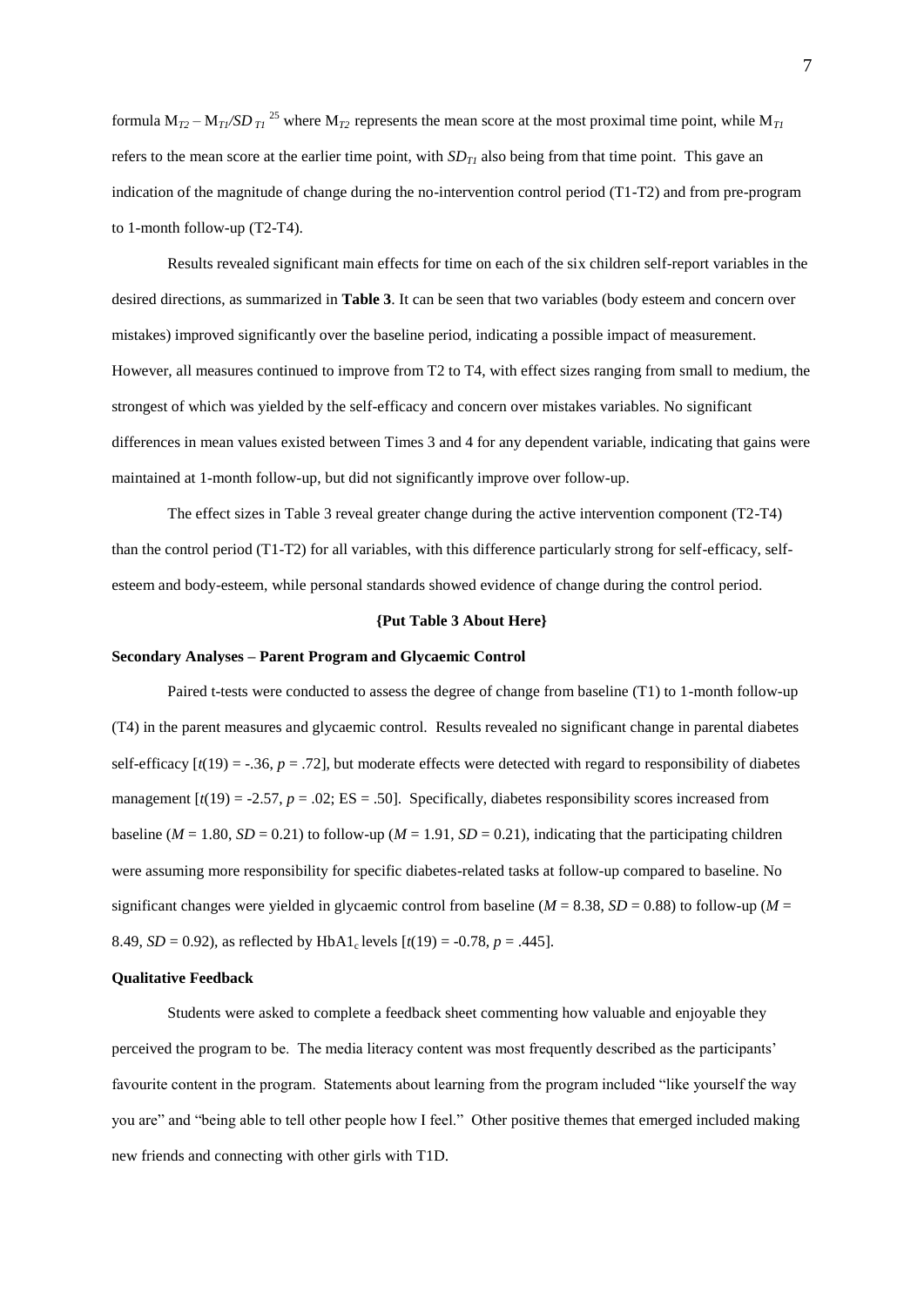#### **Discussion**

This is the first study to evaluate the potential benefit of a program in reducing eating disorder risk factors in a pre-adolescent subgroup. In the absence of a control group, we found support for our primary aim of positively impacting self-efficacy relating to diabetes management. Additionally, while no significant improvements in parent self-efficacy were yielded, parent questionnaires revealed that children were assuming more responsibility for specific diabetes-related tasks one-month following the program.

Enhancement of diabetes self-efficacy is critical when considering reduction of risk of disordered eating within a young T1D population. The diabetes literature highlights the role of self-efficacy in fostering desirable self-care and HbA1c levels<sup>26</sup> and where lower T1D regimen adherence is associated with lower selfefficacy in adolescents  $27$ . Given the mean age of our participants indicates that they are emerging into adolescence, it seems a developmentally appropriate goal for them to be taking more responsibility for their diabetes management and indeed some authors have suggested "a greater focus on diabetes self-efficacy may have lasting effects on diabetes management" p. 93; <sup>28</sup>. Further, other research has found that self-efficacy in adolescents with T1D is not significantly associated with age  $^{29}$ , and thus these score changes were not likely to be reflecting natural changes over time. Thus our finding for the primary outcome variable was encouraging. It is important to note however that given our audience was of a pre-adolescent age, it would be preferable to also see an accompanying improvement in parent self-efficacy for diabetes management to ensure maximum benefit to T1D management  $^{28}$ .

Significant benefits were found for other measured eating disorder risk factors including self-esteem, body-esteem, thin-ideal internalisation, and perfectionism following the program. Given that eating disorder risk factors typically increase over time during pre- and early-adolescence, it was a positive finding to see significant reductions across a range of variables and this also provided support that it was possible to simultaneously improve self-efficacy of diabetes management while also reducing eating disorder risk factors. Such risk factors have been implicated in the dual-pathway model of bulimic pathology <sup>30</sup> and the cognitive-behaviour theory of eating disorders <sup>31</sup> and as such, reductions on these variables are likely to be of value in reducing eating disorder risk. While we did not see significant differences on four of our six variables between the start of the program (T2) and one-month follow-up (T4), given the low number of participants and therefore low power, our small to medium effect size changes in the desired directions over this time suggest that these differences would be significant with a larger sample. This is further supported by the larger effect sizes over this time than T1 to T2.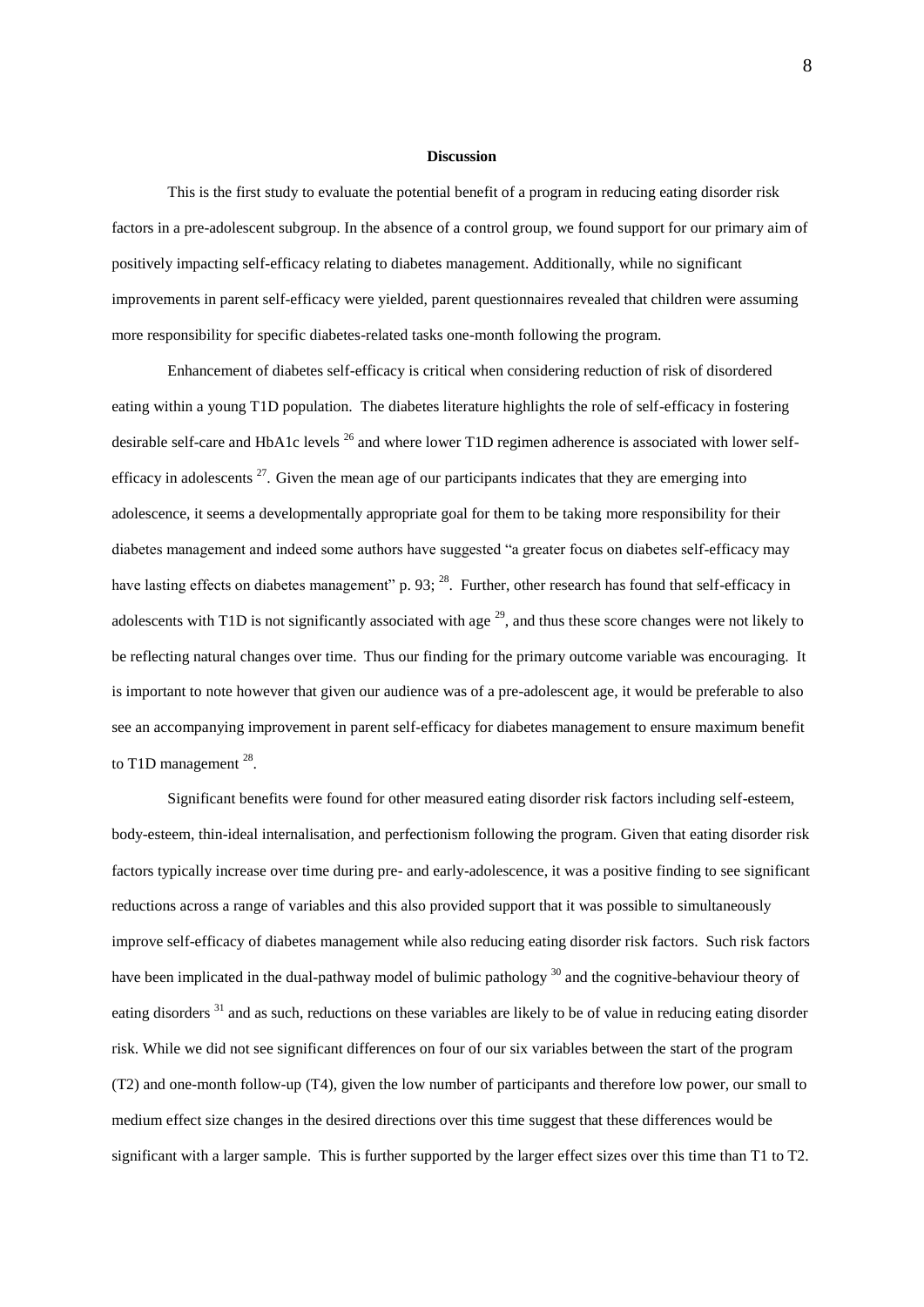These results should be interpreted in the context of four substantial limitations. These include: a lack of an active control group; small sample size; short-follow-up; and the lack of measurement of eating disorder behaviours. These behaviours were not measured given concerns that provision of information about eating disorders to samples unlikely to be experiencing clinical symptoms might inadvertently have a harmful psychoeducational effect <sup>32</sup>. Related to this is the finding that targeting eating disorder risk factors (e.g., media internalization) are likely to be of greater benefit than directly addressing eating behaviours and attitudes  $9$ . Nevertheless, the absence of data regarding participants' level of disordered eating is a limitation, particularly where established measures of disordered eating with children do exist  $33$ .

Additional limitations include the use of parental self-report BMI data, the follow-up period not being of sufficient length to detect meaningful change in participant levels of  $HbA1_c^{34}$ , the small sample size not allowing sufficient power for the investigation of potential covariates (e.g., BMI), and the presence of some measure instability as evidenced by significant differences between Time 1 and Time 2 scores on some variables (e.g., body esteem and concern over mistakes). Further, Table 3 reveals that significant reductions in eating disorder risk at post-program (T3) and follow-up (T4) were more commonly occurring in comparison to baseline (T1) rather than pre-treatment (T2) scores (e.g., personal standards).

### **Conclusions**

Informed by the MRC's framework outlining the development of complex interventions  $^{13}$ , the current study provided a first step towards the developing effective eating disorder prevention programs for youngadolescents with T1D. We believe this is an urgent priority. Findings suggest that a brief interactive program can favourably impact protective factors for disordered eating. The limitations of the current study provide clear future directions for this research. Namely, the inclusion of an active control group (e.g., stress management) that can rule out nonspecific effects of the group experience, a larger sample size (where based on the procedures of Hedeker et al.<sup>35</sup> and results of the current study an estimated sample of approximately 105 participants per group would be adequate to detect effect sizes of .30 and above) , longer follow-up that will adequately capture possible changes over time in physiological measures of glycaemic control (i.e.,  $HbA_{1c}$ ) levels) as well as cover the period of risk through early adolescence (e.g.,2-3 years in line with other such programs with young-adolescents<sup>10</sup>) and more rigorous assessment of participants' disordered eating status across the study would add considerably to the internal validity of future trials. Each of these improvements would allow more confident conclusions about the effectiveness of the program, along with further refinement of program content.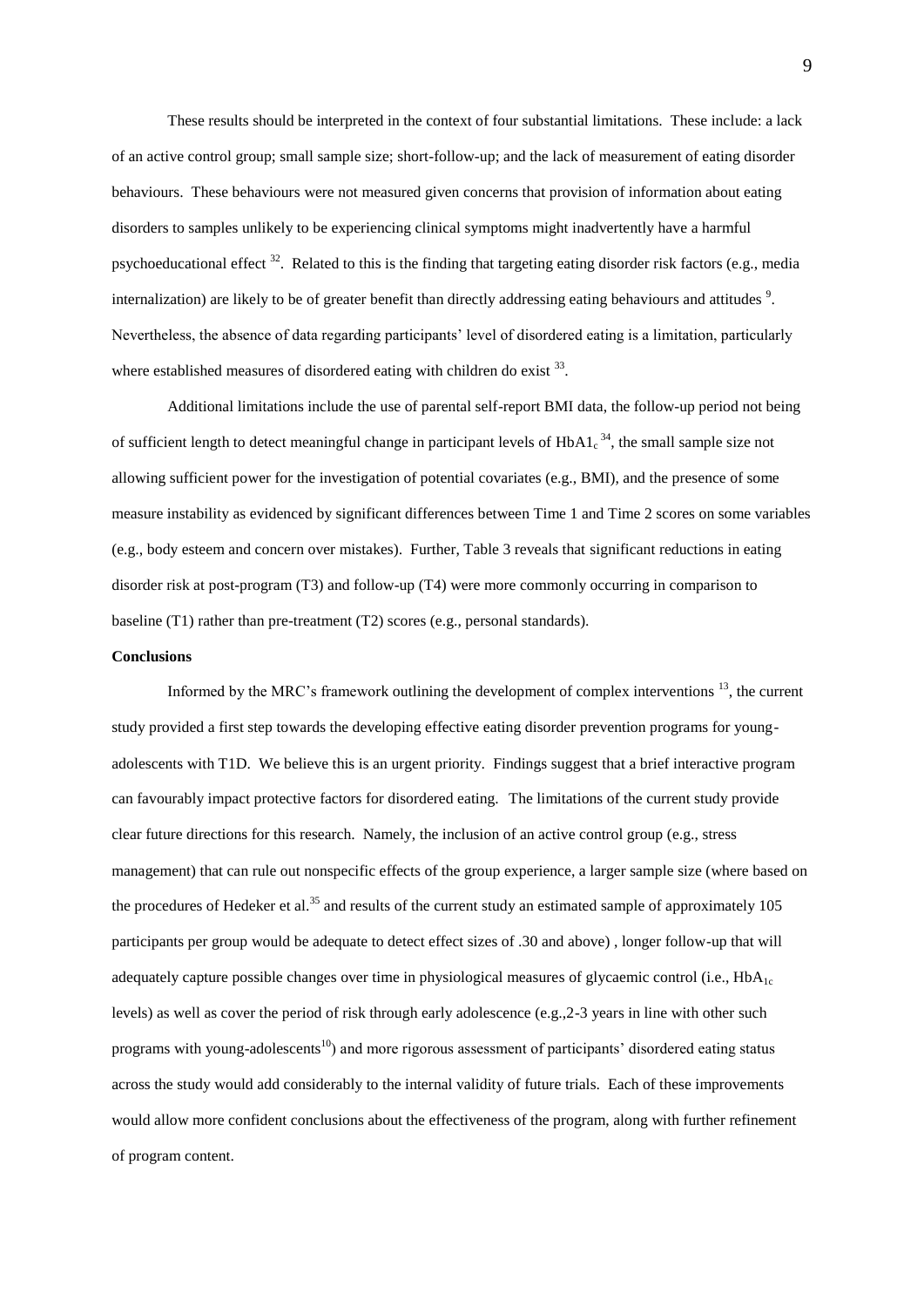#### **References**

1. Jones JM, Lawson ML, Daneman D, Olmsted MP, Rodin G. Eating disorders in adolescent females with and without type 1 diabetes: cross sectional study. *BMJ*. 2000;320:1563-6.

2. Rydall AC, Rodin GM, Olmsted MP, Devenyi RG, Daneman D. Disordered Eating Behavior and Microvascular Complications in Young Women with Insulin-Dependent Diabetes Mellitus. *N Engl J Med*. 1997;336:1849-54.

3. Goebel-Fabbri AE, Fikkan J, Franko DL, Pearson K, Anderson BJ, Weinger K. Insulin Restriction and Associated Morbidity and Mortality in Women with Type 1 Diabetes. *Diabetes Care*. 2008;31:415-9.

4. Olmsted MP, Daneman D, Rydall AC, Lawson ML, Rodin G. The effects of psychoeducation on disturbed eating attitudes and behavior in young women with type 1 diabetes mellitus. *Int J Eat Disord*. 2002;32:230-9.

5. Alloway SC, Toth EL, McCargar LJ. Effectiveness of a group psychoeducation program for the treatment of subclinical disordered eating in women with type 1 diabetes. *Can J Diet Pract Res*. 2001;62:188- 92.

6. Starkey K, Wade T. Invited review: Disordered eating in girls with Type 1 diabetes: Examining directions for prevention. *Clinical Psychologist*. 2010;14:2-9.

7. Grossman HY, Brink S, Hauser ST. Self-Efficacy in Adolescent Girls and Boys With Insulin-Dependent Diabetes Mellitus. *Diabetes Care*. 1987;10:324-9.

8. Ianotti RJ, Schnider S, Nansel TR, Haynie DL, Plotnick LP, CLark LM, et al. Self-efficacy, outcome expectations, and diabetes self-management in adolescents with Type 1 Diabetes. *Journal of Developmental & Behavioral Pediatrics*. 2006;27:98-105.

9. Stice E, Shaw H, Marti CN. A meta-analytic review of eating disorder prevention programs: Encouraging findings. *Annu Rev Clin Psychol*. 2007;3:207-31.

10. Wilksch SM, Wade TD. Reduction of shape and weight concern in young adolescents: A 30-month controlled evaluation of a media literacy program. *J Am Acad Child Adolesc Psychiatry*. 2009;48:652-61.

11. Wilksch SM, Durbridge M, Wade TD. A preliminary controlled comparison of programs designed to reduce risk for eating disorders targeting perfectionism and media literacy. *J Am Acad Child Adolesc Psychiatry*. 2008;47 939-47.

12. O'Dea JA, Abraham S. Improving the body image, eating attitudes, and behaviors of young male and female adolescents: A new educational approach that focuses on self-esteem. *Int J Eat Disord*. 2000;28:43-57.

13. Medical Research Council. *A framework for the development and evaluation of RCTs for complex interventions to improve health*. London: MRC; 2000.

14. Stice E, Shaw H, Burton E, Wade E. Dissonance and healthy weight eating disorder prevention programs: A randomized efficacy trial. *J Consult Clin Psychol*. 2006;74:263-75.

15. Field AE, Camargo CA, Taylor CB, Berkey CS, Colditz GA. Relation of Peer and Media Influences to the Development of Purging Behaviors Among Preadolescent and Adolescent Girls. *Archives of Pediatrics & Adolescent Medicine*. 1999;153:1184-9.

16. Stice E, Agras W. Predicting onset and cessation bulimic behaviors during adolescence: A longitudinal grouping analysis. *Behavior Therapy*. 1998;29:257-76.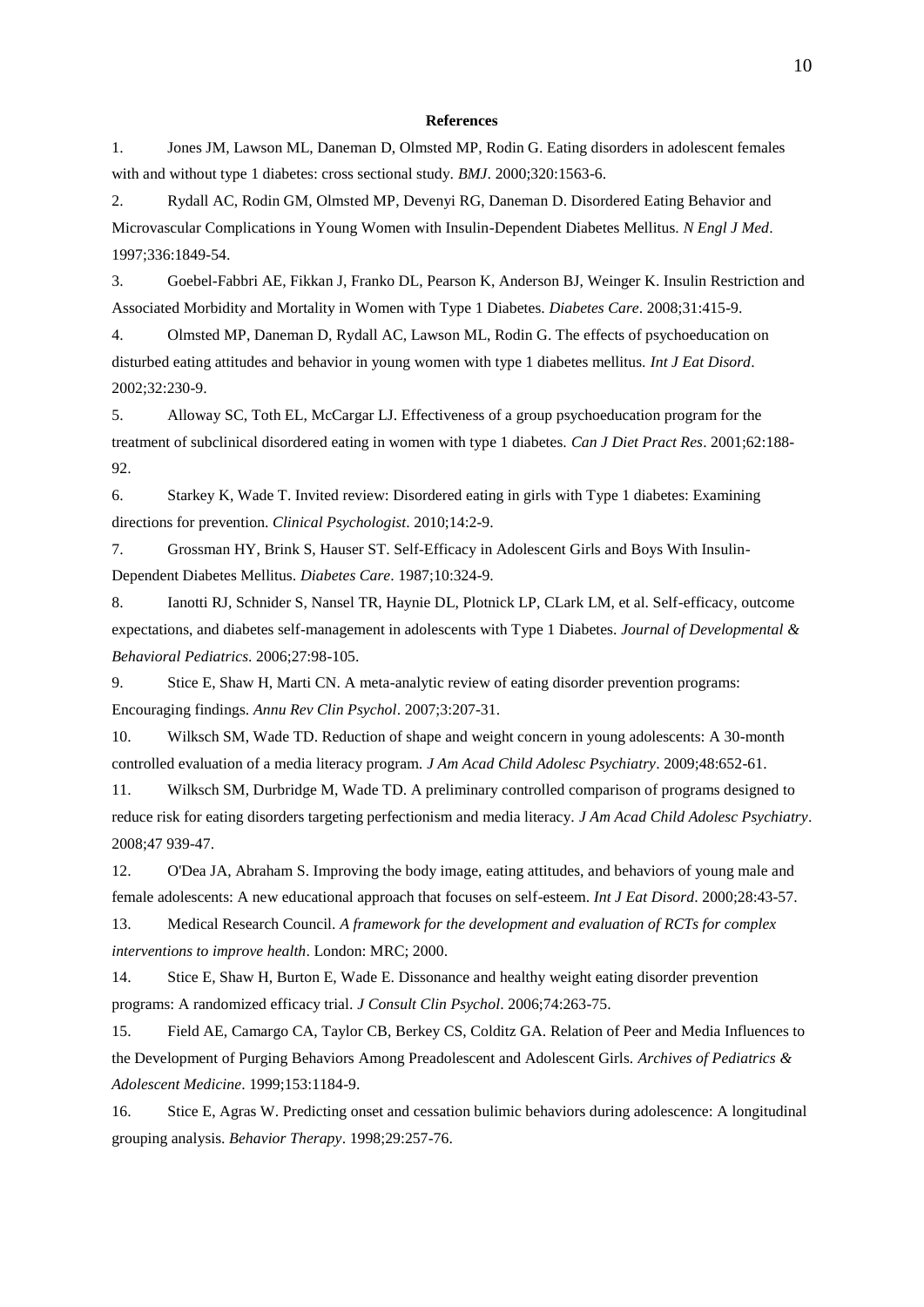17. Stice E. A prospective test of the dual-pathway model of bulimic pathology: Mediating effects of dieting and negative affect. *J Abnorm Psychol*. 2001;110:124-35.

18. Tyrka AR, Waldron I, Graber JA, Brooks-Gunn J. Prospective predictors of the onset of anorexic and bulimic syndromes. *Int J Eat Disord*. 2002;32:282-90.

19. Shafran R, Lee M, Fairburn CG. Clinical perfectionism: A case report. *Behavioural and Cognitive Psychotherapy*. 2004;32:353-7.

20. Shafran R, Lee M, Payne E, Fairburn CG. The impact of manipulating personal standards on eating attitudes and behaviour. *Behav Res Ther*. 2006;44:897-906.

21. Bulik CM, Tozzi F, Anderson C, Mazzeo SE, Aggen S, Sullivan PF. The relation between eating disorders and components of perfectionism. *Am J Psychiatry*. 2003;160:366-8.

22. Button E, Sonuga-Barke E, Davies J, Thompson M. A prospective study of self-esteem in the prediction of eating problems in adolescent schoolgirls: Questionnaire findings. *Br J Clin Psychol*. 1996;35:193- 203.

23. Ghaderi A, Scott B. Prevalence, incidence and prospective risk factors for eating disorders. *Acta Psychiatr Scand*. 2001;104:122-30.

24. McKnight Investigators. Risk factors for the onset of eating disorders in adolescent girls: Results of the McKnight longitudinal risk factor study. *Am J Psychiatry*. 2003;160:248-54.

25. Matthey S. p<.05--But is it clinically significant?: Practical examples for clinicians. *Behaviour Change*. 1998;15:140-6.

26. Johnston-Brooks CH, Lewis MA, Garg S. Self-Efficacy Impacts Self-Care and HbA1c in Young Adults With Type I Diabetes. *Psychosom Med*. 2002;64:43-51.

27. Littlefield CH, Craven JL, Rodin GM, Daneman D, Murray MA, Rydall AC. Relationship of Selfefficacy and Binging to Adherence to Diabetes Regimen Among Adolescents. *Diabetes Care*. 1992;15:90-4.

28. Sander EP, Odell S, Hood KK. Diabetes-Specific Family Conflict and Blood Glucose Monitoring in Adolescents With Type 1 Diabetes: Mediational Role of Diabetes Self-Efficacy. *Diabetes Spectrum*. 2010;23:89-94.

29. Palmer DL, Berg CA, Butler J, Fortenberry K, Murray M, Lindsay R, et al. Mothers', Fathers', and Children's Perceptions of Parental Diabetes Responsibility in Adolescence: Examining the Roles of Age, Pubertal Status, and Efficacy. *J Pediatr Psychol*. 2009;34:195-204.

30. Stice E, Nemeroff C, Shaw HE. Test of the dual pathway model of bulimia nervosa: Evidence for dietary restraint and affect regulation mechanisms. *Journal of Social & Clinical Psychology*. 1996;15:340-63.

31. Fairburn CG, Cooper Z, Shafran R. Cognitive behaviour therapy for eating disorders: A

"transdiagnostic" theory and treatment. *Behav Res Ther*. 2003;41:509-28.

32. Austin SB. Prevention research in eating disorders: Theory and new directions. *Psychol Med*. 2000;30:1249-62.

33. Maloney MJ, McGuire J, Daniels SR, Specker B. Dieting Behavior and Eating Attitudes in Children. *Pediatrics*. 1989;84:482-9.

34. Delamater AM. Clinical Use of Hemoglobin A1c to Improve Diabetes Management. *Clinical Diabetes*. 2006;24:6-8.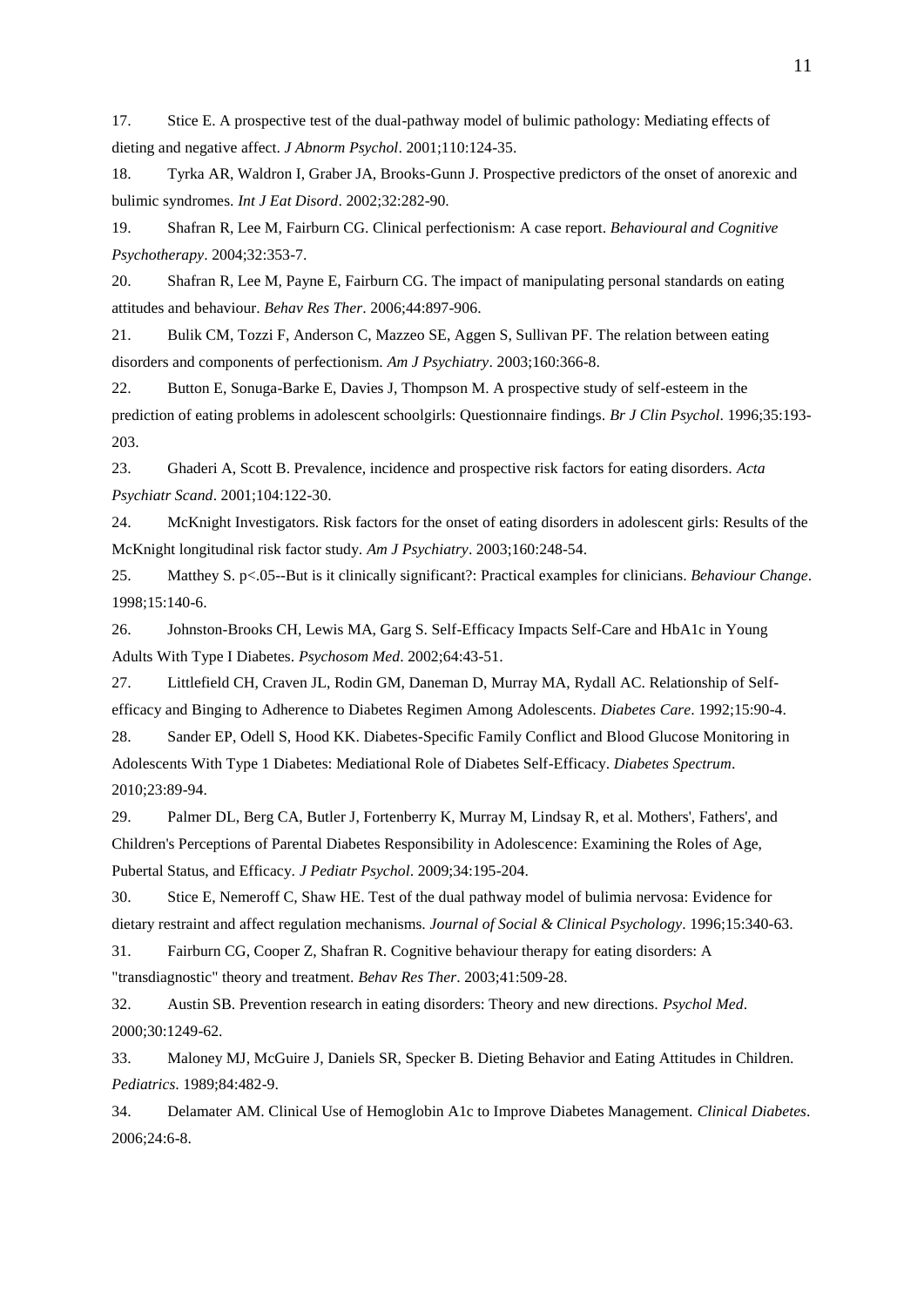35. Hedeker D, Gibbons R, Waternaux C. Sample size estimation for longitudinal designs with attrition: Comparing time-related contrasts between two groups. *Journal of Educational and Behavioural Statistics*. 1999:70-93.

36. Rosenberg M. *Society and the adolescent self-image*. Princeton, NJ: Princeton University Press; 1965.

37. Mendelson B, White D. *Manual for the Body Esteem Scale—Children*. Montreal, Canada: Center for Research in Human Development, Concordia University; 1993.

38. Thompson J, van den Berg P, Roehrig M, Guarda AS, Heinberg LJ. The Sociocultural Attitudes Towards Appearance Scale-3 (SATAQ-3): Development and Validation. *Int J Eat Disord*. 2004;35:293-304.

39. Frost RO, Marten P, Lahart C, Rosenblate R. The dimensions of perfectionism. *Cognitive Therapy and Research*. 1990;14:449-68.

40. Kovacs M. *Children's Depression Inventory Manual*. New York: Multi-Health Systems; 1992.

41. Anderson BJ, Auslander WF, Jung KC, Miller JP, Santiago JV. Assessing Family Sharing of Diabetes Responsibilities. *J Pediatr Psychol*. 1990;15:477-92.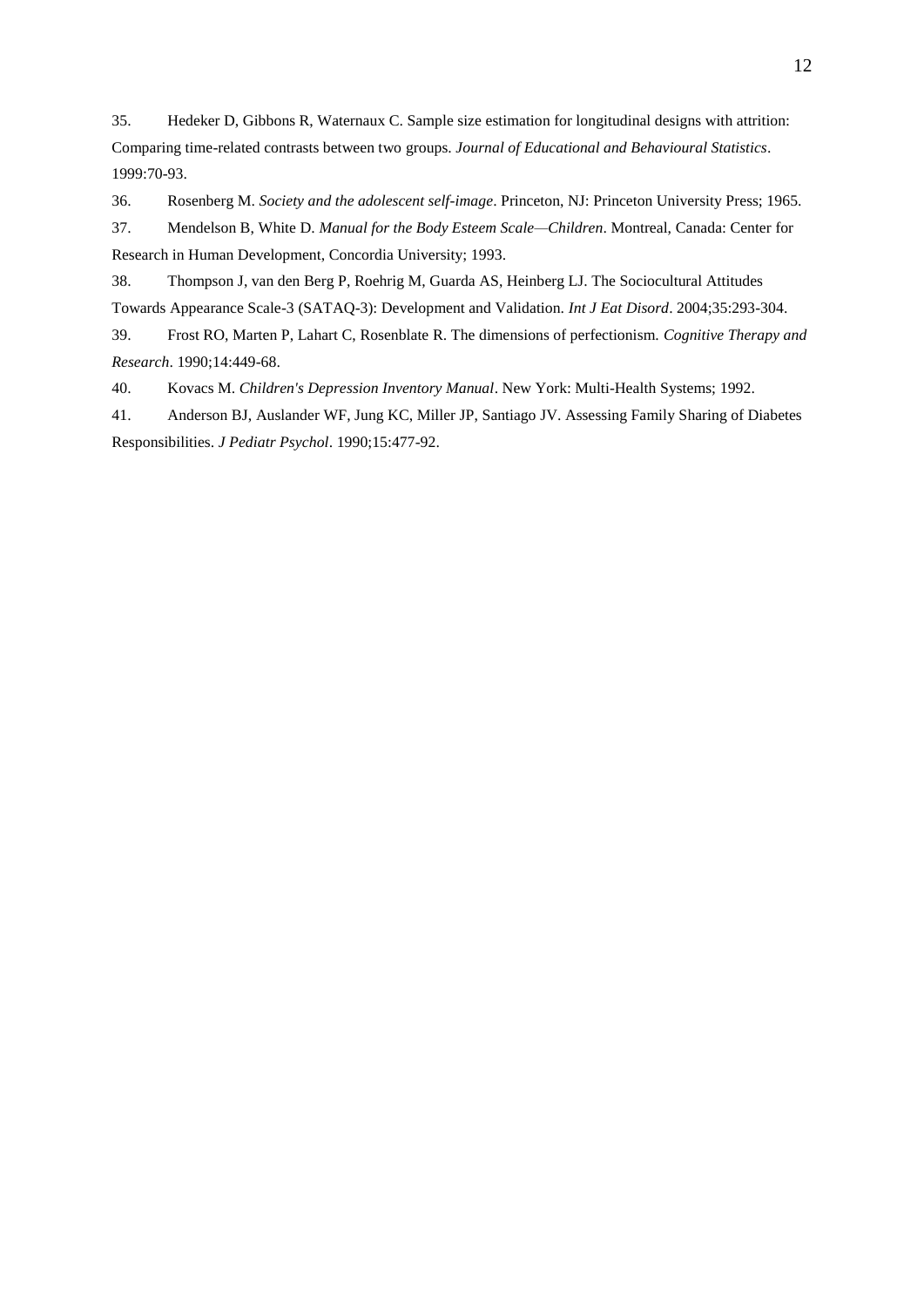# Table 1.

*Description of the session content*

| Session 1 overview |                                                 |    | Session 2 overview                                 |  |  |  |  |
|--------------------|-------------------------------------------------|----|----------------------------------------------------|--|--|--|--|
|                    |                                                 |    |                                                    |  |  |  |  |
| 1.                 | Building a positive sense of self and exploring |    | 1. Media advertising: What tactics do they use     |  |  |  |  |
|                    | individuality                                   |    | 2. Pressure: Looking after ourselves and our peers |  |  |  |  |
|                    | Stereotypes: We are not all the same            | 3. | Ways of dealing with stress                        |  |  |  |  |
| 3                  | Diabetes and stress                             | 4. | Building a positive sense of self                  |  |  |  |  |
| 4.                 | Good and not-so-good things about diabetes      | 5. | What about diabetes?                               |  |  |  |  |
| 5.                 | Valuing our differences                         | 6. | Body image                                         |  |  |  |  |
| 6.                 | What is perfectionism?                          | 7. | Exploring perfectionism                            |  |  |  |  |
|                    |                                                 |    |                                                    |  |  |  |  |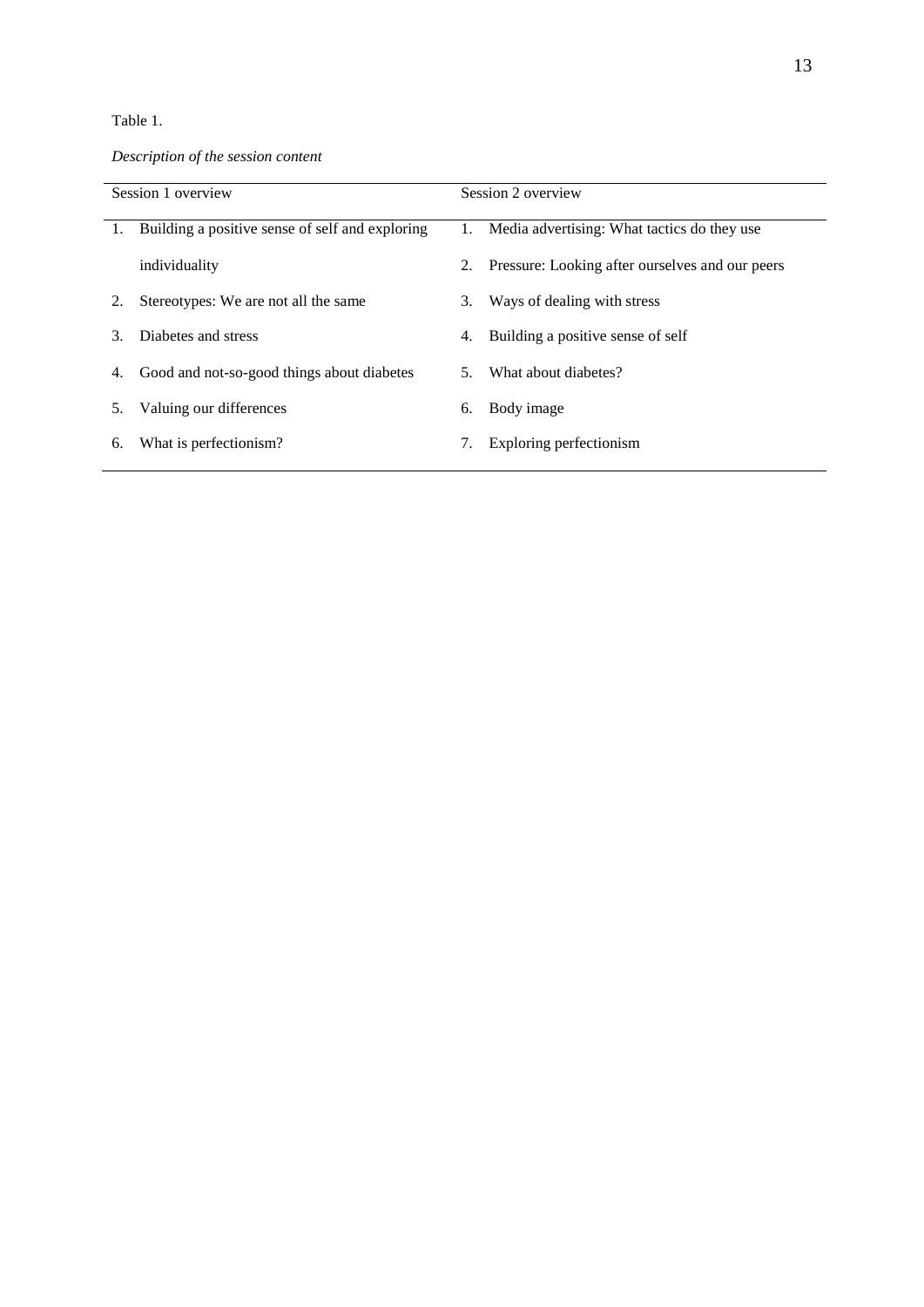# Table 2. *Summary and description of self-report measures*

| Variable                   | Measure name, number of items Cronbach's alpha and example item                                                                                   |  |  |  |  |  |
|----------------------------|---------------------------------------------------------------------------------------------------------------------------------------------------|--|--|--|--|--|
| Self-efficacy              | Self-Efficacy for Diabetes Scale <sup>7</sup> , 23 items ( $\alpha$ = .86)                                                                        |  |  |  |  |  |
|                            | e.g., Keep track of my own blood sugar levels, $1 =$ "very sure I can't" to $5 =$ "very sure I can",                                              |  |  |  |  |  |
| Self-esteem                | Rosenberg Self-Esteem Scale <sup>36</sup> , 10 items ( $\alpha$ = 84)                                                                             |  |  |  |  |  |
|                            | e.g., I feel that I have a number of good qualities, $1 =$ "strongly agree" to $4 =$ "strongly disagree"                                          |  |  |  |  |  |
| Body esteem                | Body Esteem Scale for Children <sup>37</sup> , 20 items ( $\alpha$ = .94)                                                                         |  |  |  |  |  |
|                            | e.g., I worry about the way I look $0 = \text{``no''}, 1 = \text{``sometimes''},$ and $2 = \text{``yes}$                                          |  |  |  |  |  |
| Thin-ideal internalization | Sociocultural Attitudes Towards Appearance Questionnaire-3 <sup>38</sup> , 9 items ( $\alpha$ = 97)                                               |  |  |  |  |  |
|                            | e.g., I compare my body to the bodies of TV and movie stars, "definitely disagree" to $5 =$ "definitely agree"                                    |  |  |  |  |  |
| Concern over mistakes      | Multidimensional Perfectionism Scale <sup>39</sup> , 9 items ( $\alpha$ = 81)                                                                     |  |  |  |  |  |
|                            | e.g., If I fail partly, it is as bad as being a complete failure, $1 =$ "strongly agree" to $4 =$ "strongly disagree"                             |  |  |  |  |  |
| Personal standards         | Multidimensional Perfectionism Scale <sup>39</sup> , 7 items ( $\alpha$ = 91)                                                                     |  |  |  |  |  |
|                            | e.g., I have extremely high goals, $1 =$ "strongly agree" to $4 =$ "strongly disagree"                                                            |  |  |  |  |  |
| Depression                 | Child Depression Inventory –Short Form <sup>40</sup> , 10 items ( $\alpha$ = .71)                                                                 |  |  |  |  |  |
|                            | e.g., $0 =$ "I am sad once in a while" to $2 =$ "I am sad all the time".                                                                          |  |  |  |  |  |
| Parental self-efficacy*    | Parental Self-Efficacy for Diabetes <sup>7</sup> , 19 items, ( $\alpha$ = .87)                                                                    |  |  |  |  |  |
|                            | e.g., be the one in charge of giving insulin injections to my child, $1 =$ "very sure I can't" to $5 =$ "very sure I can"                         |  |  |  |  |  |
| Diabetes Management*       | Diabetes Family Responsibility Questionnaire <sup>41</sup> , 17 items ( $\alpha$ = .71)                                                           |  |  |  |  |  |
|                            | e.g., $1 =$ "parent takes or initiates responsibility for this almost all of the time" to $3 =$ "child takes or initiates responsibility for this |  |  |  |  |  |
|                            | almost all of the time"                                                                                                                           |  |  |  |  |  |

*Note*: Mean Cronbach alpha across 4 waves of data collection reported for prevention program participants and across 2 waves (T1 and T4) for parent data collection;  $*$ indicates that the parents and not the girls completed these questionnaires